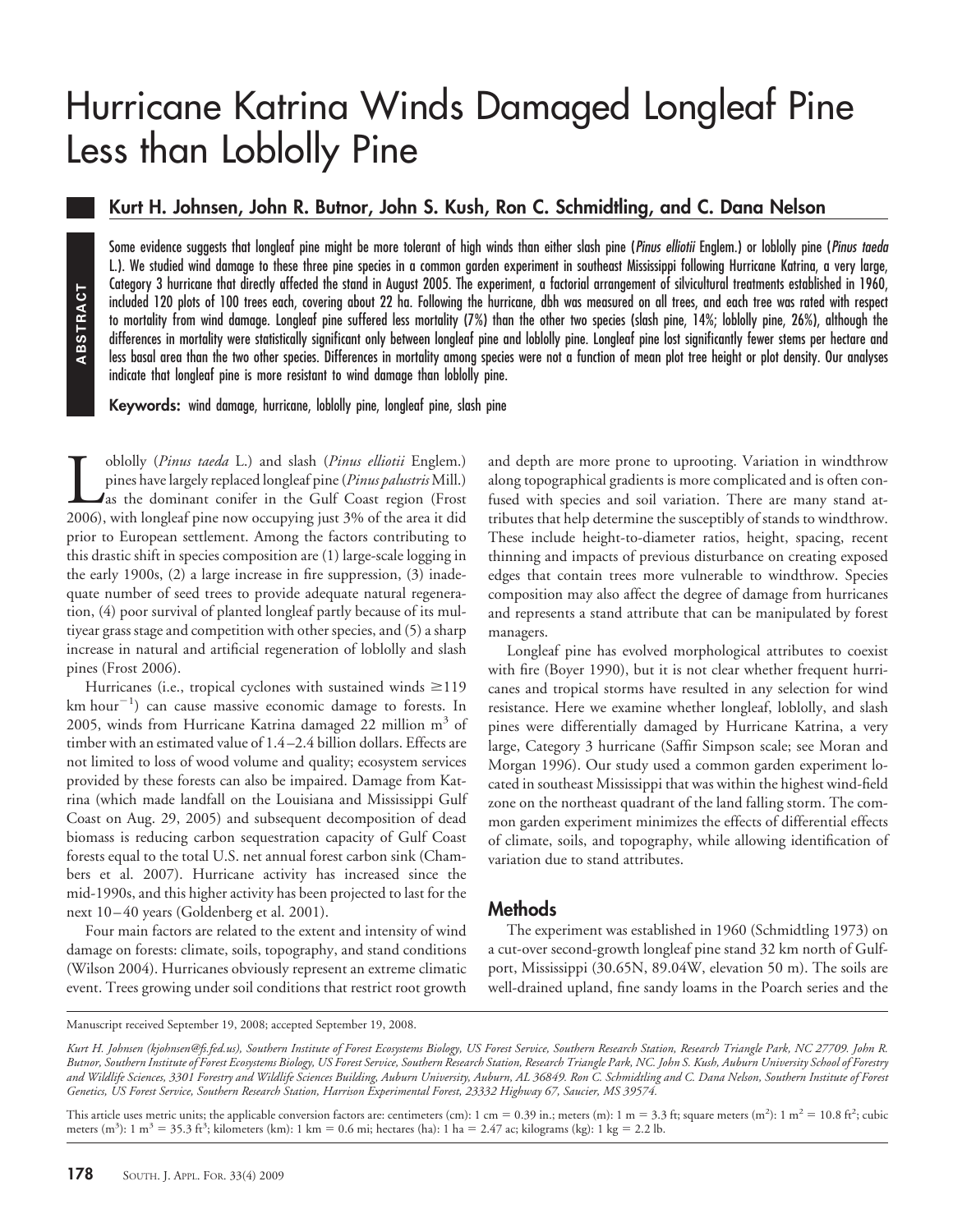Saucier-Susquehanna complex. Slope in this complex varies from 0 to 8%, but it was closer to  $1-4%$  on the study site.

Five treatments were established: (1) no cultivation or fertilization; (2) cultivated with no fertilization; (3) cultivated with a single application of 112 kg ha<sup>-1</sup> of NPK fertilizer (type unknown); (4) cultivated with a single application of 224 kg ha<sup>-1</sup> of NPK fertilizer; and (5) cultivated with a single application of  $448 \text{ kg ha}^{-1}$  of NPK fertilizer. Cultivated plots were cleared of all stumps and slash, plowed, and then disked prior to planting. They were then disked three times each season for 3 years to reduce woody competition and then mowed in years 4 and 5. Fertilizer was applied with an agriculture spreader and disked into the soil in May, 1 year after planting. In addition to the cultural treatments, the loblolly, longleaf, and slash pine seedlings for the experiment were grown in a nursery using seed from local source parents that were classified by their measured wood specific gravity. Two groups were used in study, those with high specific gravity (HSG) and low specific gravity (LSG) (Clark and Schmidtling 1988).

The experimental design was a randomized complete block with split plots, replicated four times, creating 120 subplots (three species  $\times$  two specific gravity treatments  $\times$  five silvicultural treatments  $\times$  four blocks). Whole plots within replications represent the species treatment and they consisted of 10 (two specific gravity treatments  $\times$  five silvicultural treatments) 100-tree plots. Subplots consisted of 100 1-year-old bare root seedlings that were bar-planted in  $3.05 \times 3.05$  m spacing in February and March of 1961. No operational thinning has been carried out. Fire records are incomplete prior to 1994, but since January 1994 (age 33 years), the study site has been burned in the dormant season five times: 1994, 1998, 2001, 2002, and 2003. Growth through 25 years (fall 1984) has been reported by Smith and Schmidtling (1970), Schmidtling (1973), and Clark and Schmidtling (1988).

Height and dbh (DBH) were measured on all trees in the winter of 1999 –2000 (40 years in the field). Mean stocking (stems per hectare), height (m), dbh (cm) and basal area (BA, in  $\mathrm{m}^2$  ha $^{-1}$ ), for loblolly, longleaf and slash pine respectively were: stocking (449, 552, 579); height (19.8, 21.0, 22.1); dbh (23.2, 24.6, 25.8); and BA (21.1, 26.7, 28.7).

Hurricane Katrina struck the experiment in Aug. 29, 2005 with sustained winds greater than  $145$  km hr<sup>-1</sup> (US Geologic Survey 2008) with peak gusts up to 225 km  $hr^{-1}$  (Kupfer et al. 2007). In Dec. 2006, all trees in the experiment were measured for dbh and rated with respect to damage from the storm. Trees were rated in three categories: undamaged, downed, or boles snapped. Killed trees include those that were downed or with boles snapped. The dbh just prior to the storm for killed trees was estimated by adjusting individual tree dbh growth by the average annual growth between the 1999 and 2006 measurements.

Earlier research demonstrated that the initial phenotypic selections for wood specific gravity resulted in no difference between selection types in specific gravity or tree growth across species and treatments (Schmidtling 1973, Clark and Schmidtling 1988). Because there was no specific gravity treatment effect, the HSG and LSG treatments represent noncontiguous plots. For our experimental design, we combined the two noncontiguous 100-tree specific gravity treatment plots into single 200-tree plots resulting in onehalf the original number of subplots (three species  $\times$  five treatments  $\times$  four blocks = 60 plots). In addition, initial analyses of pre-Katrina basal area provided a rationale to create three treatments from the five installed in the field. The fertilization treatments



**Figure 1. Mortality (%) caused by Hurricane Katrina for loblolly, longleaf, and slash pines in the species-silviculture experiment in southern Mississippi. Means associated with the same letters do not** differ significantly at  $\alpha = 0.05$ .

(treatments 3, 4, and 5) were not significantly different from each other and so were combined and named cultivated fertilizer applied (C-F), whereas the remaining treatments were left as they were and named no cultivation (NC, treatment 1) and cultivated no fertilizer applied (C-NF, treatment 2). This resulted in a further reduction in the number of subplots to 36 (three species  $\times$  three treatments  $\times$ four blocks).

Analysis of variance was used to test for statistical differences among treatments, species, and their interactions. Comparisons between means were made using Tukey's multiple range test. Analysis of covariance was used to examine the impact of tree height, plot density, and the diameter/height ratio on species variation in tree mortality. Because tree heights were not measured prior to or following the hurricane, we used tree heights measured in 1999 (6 years before the storm). For these regression analyses, all 120 plots (100 trees each) were used with  $\alpha = 0.05$ .

#### **Results**

Treatment and treatment  $\times$  species interaction effects in hurricane damage were rarely significant and, when so, were minor and/or difficult to interpret. In contrast, the amount of damage caused by the hurricane consistently differed significantly across species; thus, this article reports only species effects. Longleaf pine generally suffered less damage than the other two species, although it was only significantly different from loblolly pine (and not slash pine) in percentage of mortality (Figure 1). However, longleaf pine lost fewer stems in absolute numbers (data not shown) and BA (Figure 2) during Hurricane Katrina than the two other species. With longleaf pine, mortality was evenly distributed between downed trees and snapped boles. In both loblolly and slash pines mortality resulted predominantly (75% for both species) from snapped boles.

We also examined species variation in mortality using analyses of covariance, using mean plot tree height, plot density, and the height-to-diameter ratio as continuous variables in the model. When using tree height as a covariate, species and mean plot height were statistically significant sources of variation, whereas the species  $\times$  height interaction term were not. Mortality generally increased with mean plot height, but at any given height, mortality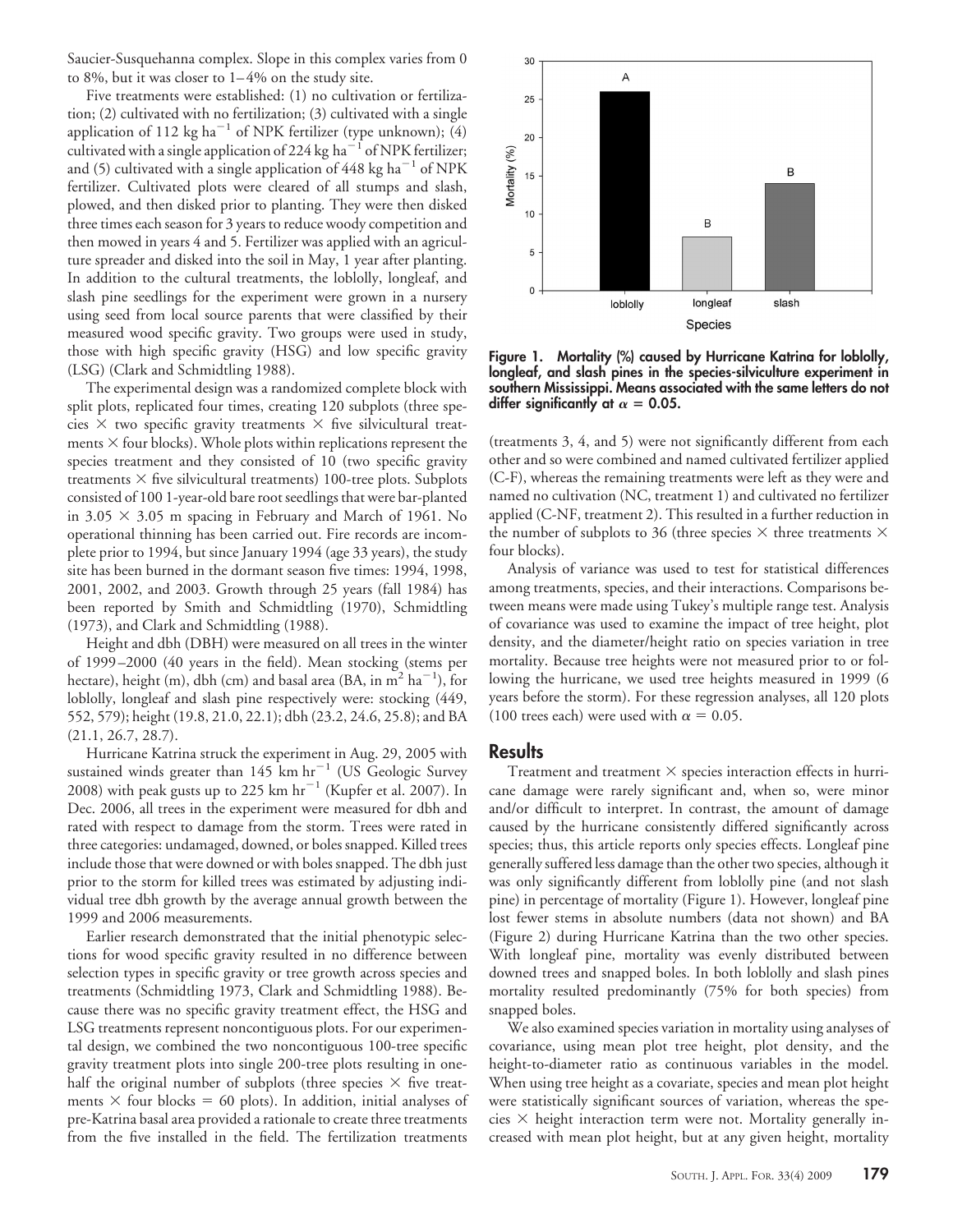

**Figure 2. The decrease in basal area (m2 ha<sup>1</sup> ) caused by Hurricane Katrina for loblolly, longleaf, and slash pines in the speciessilviculture experiment in southern Mississippi. Means associated** with the same letter do not differ significantly at  $\alpha$  = 0.05.



**Figure 3. Pre-Hurricane Katrina mean plot height (m) versus mean plot mortality (%) for loblolly, longleaf, and slash pines in the species-silviculture experiment in southern Mississippi. Lines indicate models resulting from analysis of covariance (significant inter**cept differences, nonsignificant interaction, both at  $\alpha$  = 0.05). Solid **line is for longleaf pine, short-dashed line is for slash pine, and long-dashed line is for loblolly pine.**

was greatest in loblolly pine, followed by slash pine and lowest in longleaf pine (Figure 3).

In contrast, when using plot density as a covariate, species, plot density, and the species  $\times$  height interaction terms were statistically significant sources of variation. The variation in both the slopes and intercepts resulted in a set of curves that were difficult to interpret biologically. However, visual inspection of Figure 4, showing the relationship between plot density and mortality, clearly indicates differential damage among the species, particularly between longleaf and loblolly pine. Figure 4 displays the mean relationship and 95% confidence interval for longleaf pine indicating damage occurred across a wide range of plot density; 85% of the loblolly plots and 63% of the slash pine plots lie above the longleaf pine confidence interval. No relationship was observed between height-to-diameter ratio and mortality.



**Figure 4. Pre-Hurricane Katrina mean plot density (stems per hectare) versus mortality (%) for loblolly, longleaf, and slash pines in the species-silviculture experiment in southern Mississippi. Lines indicate the mean response and 95% confidence intervals for longleaf pine.**

#### **Discussion**

Wind damage due to a catastrophic storm event such as a hurricane is primarily a function of its strength and proximity of a forest to the eye of the storm. In this case, Hurricane Katrina hit our study site directly with sustained winds of at least 145 km  $\mathrm{hour}^{-1}$ . Katrina caused massive damage to forests along the Louisiana and Mississippi gulf coasts (Chambers et al. 2007, Kupfer et al. 2007, Stanturf et al. 2007). McNulty (2002) estimated that a single hurricane can obviate the equivalent gain of 10% of the annual carbon sequestered in the United States. Owing to its size, intensity, and trajectory, Hurricane Katrina may have had 6 –14 times that impact (Chambers et al. 2007). Using nearly 450 plots in southern Mississippi, Kupfer et al. (2007) developed predictive damage models to examine the importance of storm meteorology, stand conditions, and site characteristics to predict forest damage. Although their analyses provided insights into broad-scale patterns, our study provides a rare opportunity to examine the effects of wind damage on three important pine timber species in a large replicated study populated with mature trees.

Damage to longleaf pine from Hurricane Katrina was clearly the least severe, followed by slash and loblolly pines. As this study is replicated on one site, variation among neither soil conditions nor topography was responsible for differential species mortality. Other stand attributes do not appear to be responsible for the species differences. As per Foster and Boose (1992) and Stanturf et al. (2007), more damage occurred with taller trees; however, the species differences were apparent across all tree heights. The experiment area had not been recently thinned, but it did vary in stocking among plots. Unlike a recently thinned study, variation in stocking in this study had aggraded over time; thus, even trees in sparsely stocked plots appeared windfirm. Again, species differences in mortality were clear even when taking stocking into account.

In contrast to other reports (Wilson 2004), height-to-diameter ratio was not related to mortality, although loblolly pine had a 5% lower ratio, owing to its shorter height, than the two other species. Thus, the major stand attribute that appeared related to variation in damage was species itself, with longleaf suffering significantly less than loblolly pine, consistent with Stanturf et al. (2007). Although